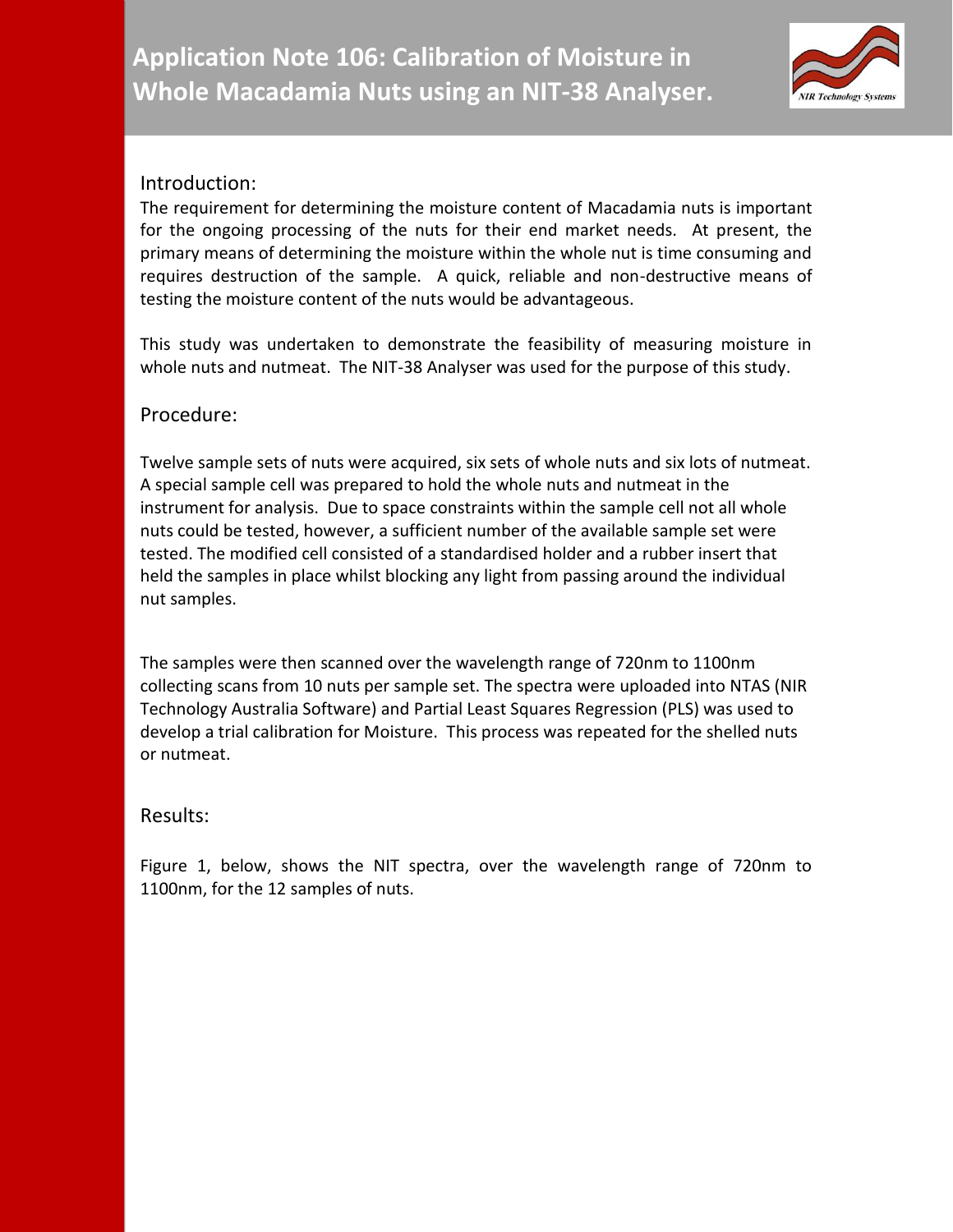

Figure 2 shows the calibration statistics for the NIR Moisture values versus the reference Moisture value for whole nuts. The Standard Error of Calibration is 0.45% with a correlation  $(R^2)$  of 0.97.



**Figure 2:** Plot NIR Predicted Moisture value vs. Reference Moisture value in whole nuts. Figure 3, below, shows the calibration statistics for the NIR Moisture values versus the reference Moisture value for nutmeat. The Standard Error of Calibration is 0.12% with a correlation  $(R^2)$  of 0.99.